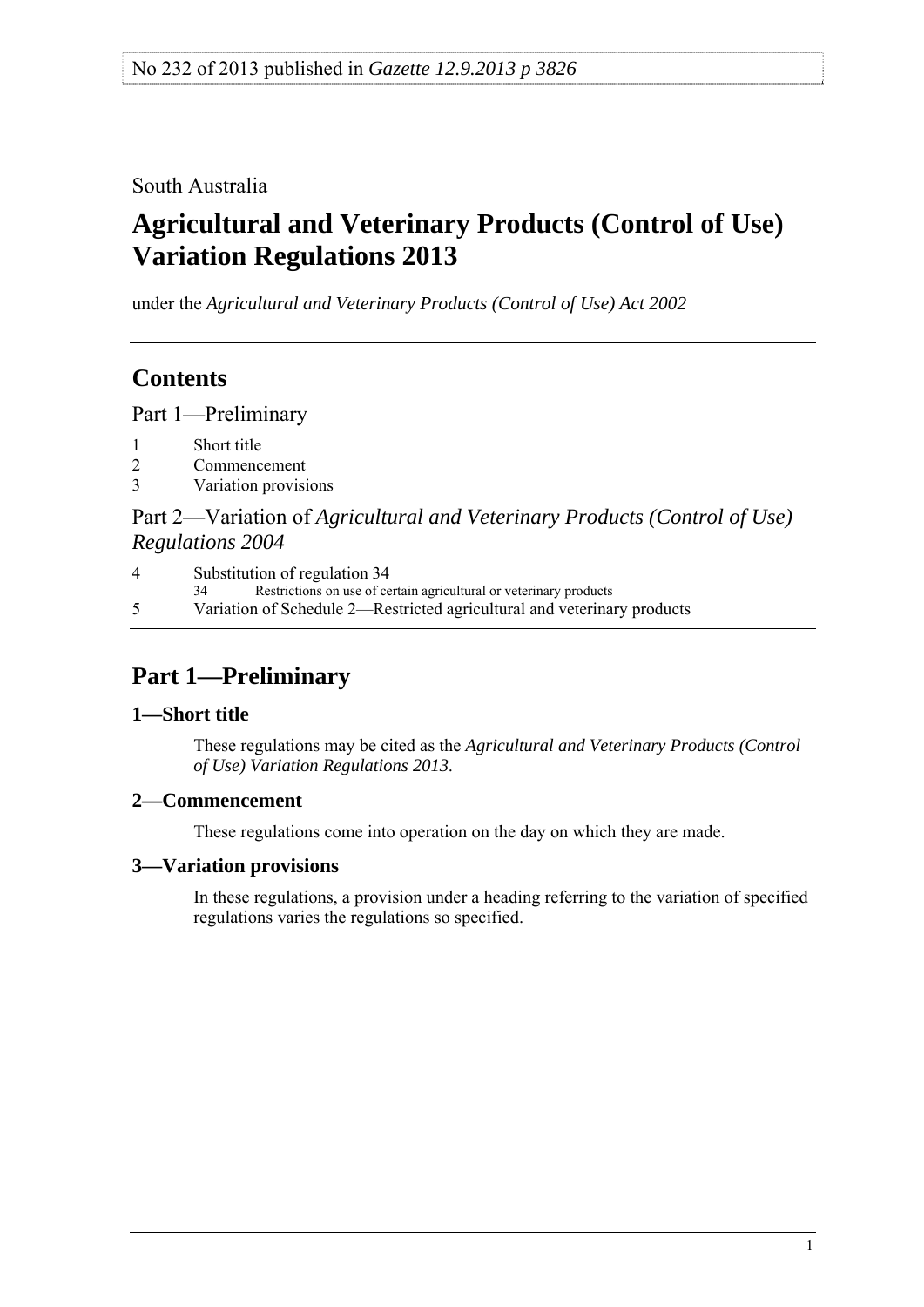## <span id="page-1-0"></span>**Part 2—Variation of** *Agricultural and Veterinary Products (Control of Use) Regulations 2004*

#### **4—Substitution of regulation 34**

Regulation 34—delete the regulation and substitute:

#### **34—Restrictions on use of certain agricultural or veterinary products**

 (1) If a person uses an agricultural or veterinary product of a kind specified in the left column of the table in Schedule 2 Part 1 and the person does not belong to a class of persons specified opposite in the right column of the table, the person is guilty of an offence.

Maximum penalty: \$10 000.

- $(2)$  If—
	- (a) a person uses an agricultural product of a kind specified in the left column of the table in Schedule 2 Part 2; and
	- (b) the person does not belong to a class of persons specified opposite in the right column of the table; and
	- (c) the use of that product is—
		- (i) in the course of a prescribed business; and
		- (ii) in the prescribed area; and
		- (iii) by a method involving spraying,

the person is guilty of an offence.

Maximum penalty: \$10 000.

- (3) If a person uses an agricultural product of a kind specified in the left column of the table in Schedule 2 Part 2 as referred to in subregulation  $(2)(c)$ , the person must—
	- (a) make a record of that use in a manner and form approved by the Minister; and
	- (b) keep that record for a period of 2 years from the date of the making of the record; and
	- (c) keep the record readily accessible for inspection on request by an authorised officer.

Maximum penalty: \$2 500.

Expiation fee: \$210.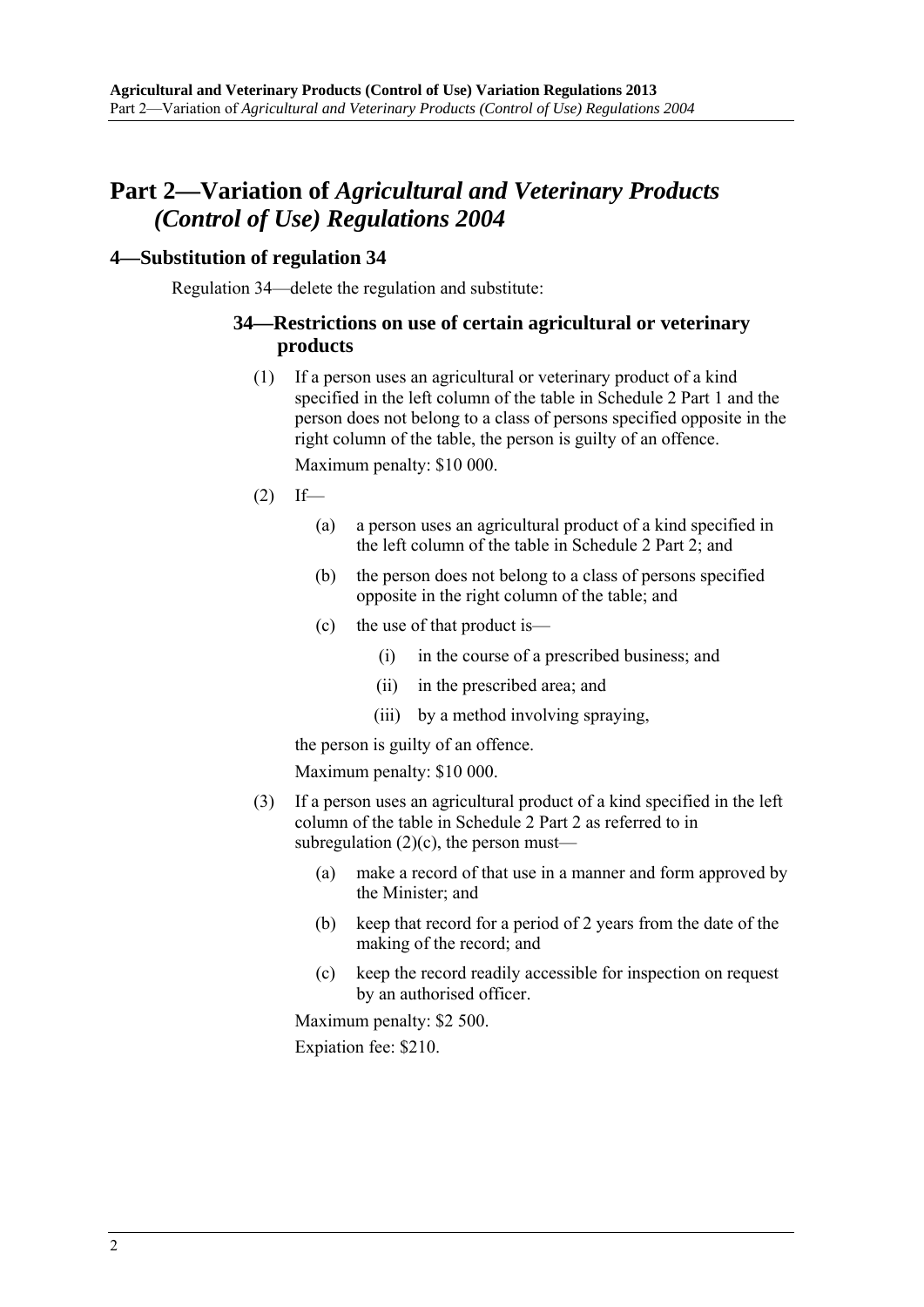<span id="page-2-0"></span>(4) In this regulation—

*prescribed area* means that part of the State south of a line commencing at the north-western corner of the boundary of the District Council of Lower Eyre Peninsula at a point closest to latitude 33°56′24.79″S, longitude 135°12′56.85″E, then easterly along said boundary to the western boundary of The District Council of Tumby Bay, then beginning northerly along said boundary to a point closest to latitude 33°59′38.38″S, longitude 136°29′44.15″E, then east to the western boundary of the District Council of the Copper Coast, then generally north-easterly along said boundary to the boundary of the District Council of Barunga West, then generally north-easterly along said boundary to the boundary of Port Pirie Regional Council, then generally northerly along said boundary to the boundary of The District Council of Mount Remarkable, then beginning westerly along said boundary to the western boundary of the District Council of Orroroo/Carrieton, then beginning northerly along said boundary to the boundary of the District Council of Peterborough, then beginning easterly along said boundary to the boundary of the Regional Council of Goyder, then southerly along said boundary to the boundary of Mid Murray Council, then beginning easterly along said boundary to the boundary of the District Council of Loxton Waikerie, then beginning easterly along said boundary to latitude 34°03′10″S, then east to longitude 140°21′20″E, south to latitude 34°07′10″S, east to a western boundary of Renmark Paringa Council, then beginning northerly along said boundary to a point closest to latitude 34°03′56″S, longitude 140°42′05.84″E, then east to a western boundary of Renmark Paringa Council, then beginning north-easterly along said boundary to the eastern border of the State;

#### *prescribed business* means—

- (a) the business of a primary producer; or
- (b) a pest control business as defined in *[Controlled Substances](http://www.legislation.sa.gov.au/index.aspx?action=legref&type=subordleg&legtitle=Controlled%20Substances%20(Pesticides)%20Regulations%202003)  [\(Pesticides\) Regulations 2003](http://www.legislation.sa.gov.au/index.aspx?action=legref&type=subordleg&legtitle=Controlled%20Substances%20(Pesticides)%20Regulations%202003)*.
- (5) Unless the contrary intention appears, all lines in the spatial description of the *prescribed area* in [subregulation \(4\)](#page-2-0) are geodesics based on the *Geocentric Datum of Australia 1994* (*GDA94*) as defined in the Commonwealth of Australia Gazette GN35 of 6 September 1995, and all coordinates are expressed in terms of GDA94.